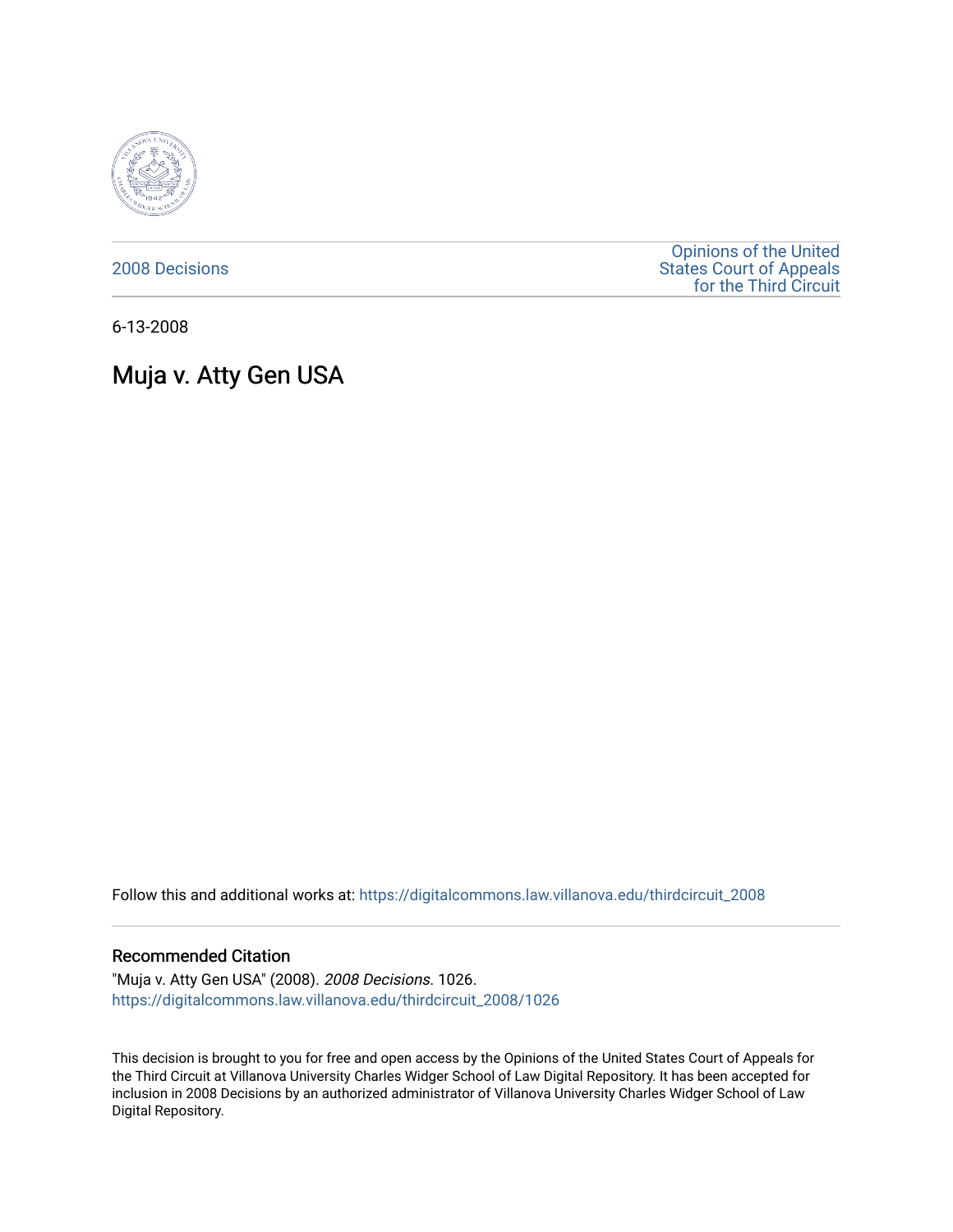#### **NOT PRECEDENTIAL**

# UNITED STATES COURT OF APPEALS FOR THE THIRD CIRCUIT

\_\_\_\_\_\_\_\_\_\_\_

No. 07-1951

### JAHIR MUJAH,

Petitioner

v.

ATTORNEY GENERAL OF THE UNITED STATES, Respondent

\_\_\_\_\_\_\_\_\_\_\_\_\_\_\_\_\_\_\_\_\_\_\_\_\_\_\_\_\_\_\_\_\_\_\_

On Petition for Review of an Order of the Board of Immigration Appeals (Agency No. A98-113-382 ) Immigration Judge: Honorable Henry S. Dogin

\_\_\_\_\_\_\_\_\_\_\_\_\_\_\_\_\_\_\_\_\_\_\_\_\_\_\_\_\_\_\_\_\_\_\_\_

Submitted Pursuant to Third Circuit LAR 34.1(a) JUNE 12, 2008

Before: SLOVITER, STAPLETON AND COWEN, Circuit Judges

(Opinion filed: June 13, 2008)

# OPINION \_\_\_\_\_\_\_\_\_\_\_

PER CURIAM

Jahir Muja petitions for review of the Board of Immigration Appeals' ("BIA")

order dismissing his appeal from the Immigration Judge's ("IJ") denial of his applications

for asylum, withholding of removal, and relief under the Convention Against Torture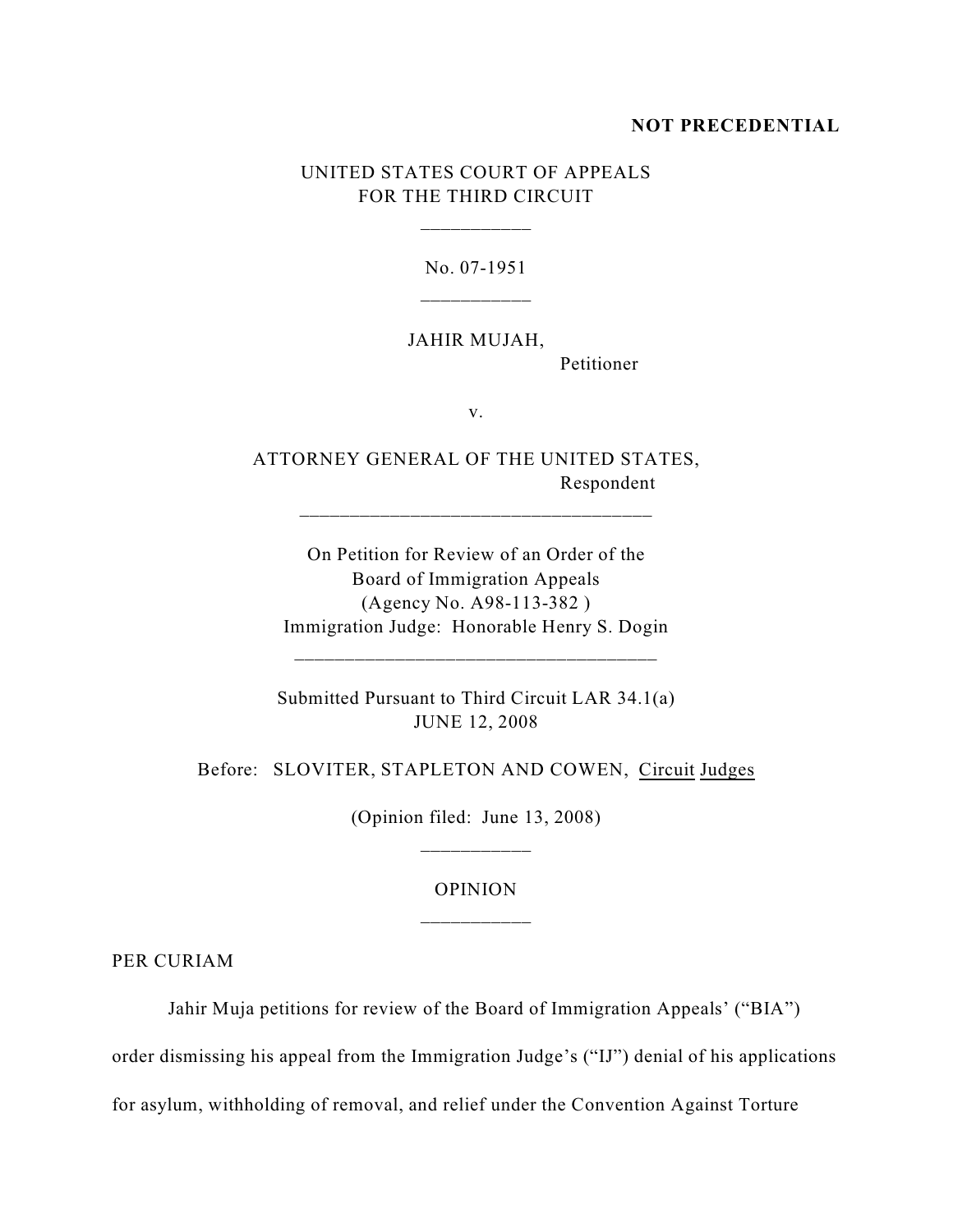("CAT"). For the reasons set forth below, we will deny the petition for review.

Muja is nineteen years old and is a native and citizen of Albania. Muja entered the United States without inspection on April 15, 2004, and, several days later, was served with a Notice to Appear charging him as an alien present in the United States without being admitted or paroled. See INA  $\S 212(a)(6)(A)(i)$  (8 U.S.C.  $\S 1182(a)(6)(A)(i)$ ). In response, Muja submitted applications for asylum, withholding of removal, and relief under the CAT on the ground that he was in danger from the Albanian mafia. Muja explained that in 2002, his uncle, Xhevahir Lita, had been the lead prosecutor in a case against the mafia. After the trial, the mafia leader threatened Lita and his family. Then, one day in 2004, a car pulled up beside him as he was walking home from school, and two men tried, unsuccessfully, to pull him into the car. Muja believes that the men were members of the mafia, and that they sought to kidnap him in retaliation for his uncle's role in the 2002 trial. Muja stated that he cannot return to Albania because the mafia is still looking for him and his family.

At his September 13, 2005 removal hearing, Muja repeated the allegations in his application, and produced a police report from the 2004 incident outside his school. This report, however, characterized the incident as an attempted robbery. When questioned about this inconsistency, Muja stated that he thought "it was the same thing." (A.R. at p. 000095.) Muja stated that after he left the country, his parents and brothers moved to another city in Albania, and his uncle relocated to a different district in the north. Since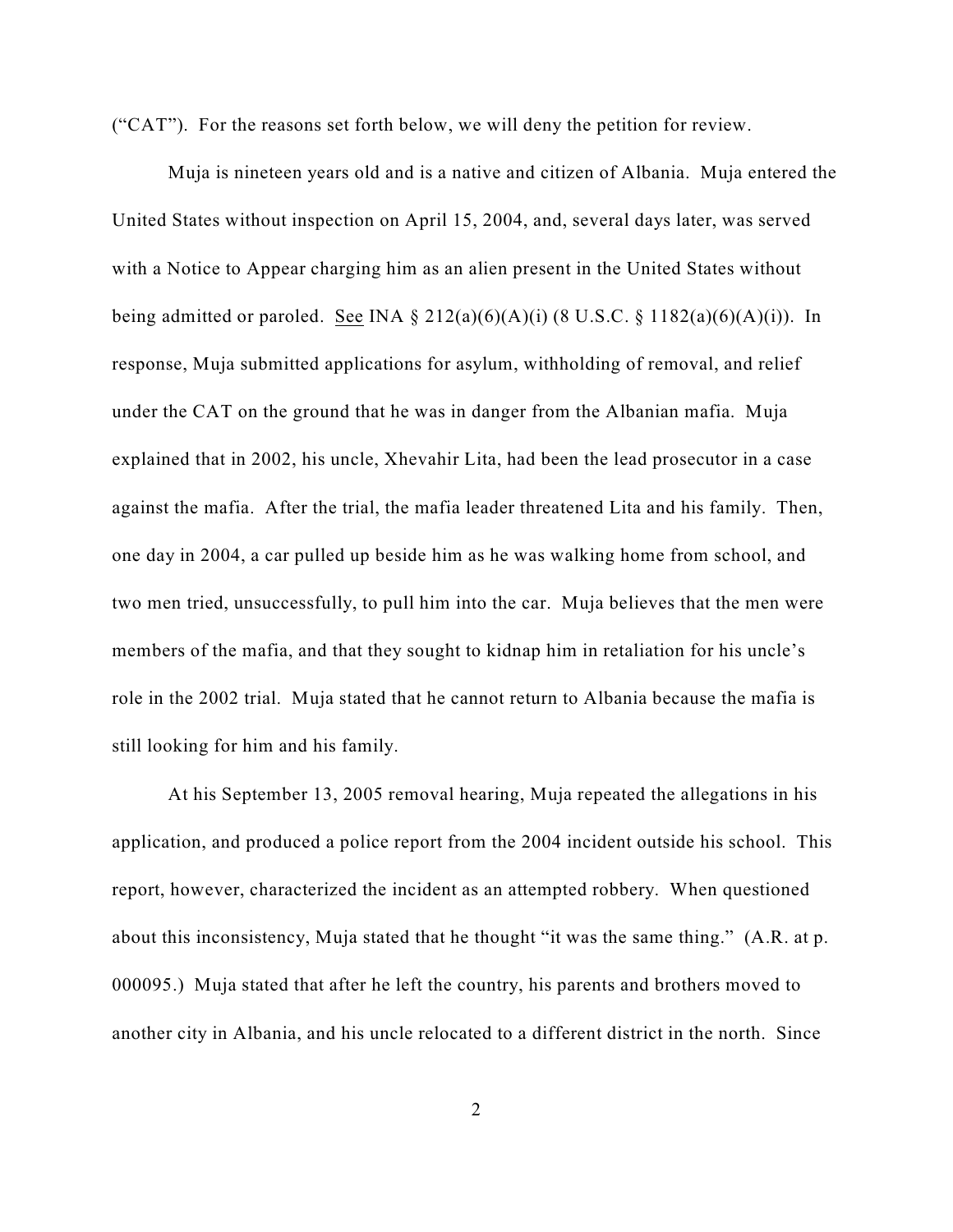that time, no one has attempted to abduct or otherwise threaten any of his family members.

Following the hearing, IJ Henry S. Dogin denied Muja's applications for relief. The IJ found that, "[f]earing harm and possible past harm because one is connected with a family member who prosecuted an individual does not fit within any of the parameters of the asylum law." (A.R. at p. 000046.) For the same reason, the IJ found that Muja's allegations did not entitle him to withholding of removal or relief under the CAT. By order issued March 6, 2007, the BIA affirmed the IJ's decision. The present petition for review followed.

We have jurisdiction to review final orders of removal pursuant to 8 U.S.C. § 1252(a)(1). See Abdulai v. Ashcroft, 239 F.3d 542, 548 (3d Cir. 2001). We review the BIA's decision for substantial evidence. See Abdille v. Ashcroft, 242 F.3d 477, 483-84 (3d Cir. 2001). Under this standard, we will uphold the Board's findings unless the evidence not only supports a contrary conclusion, but compels it. See id.

In order to obtain asylum, Muja was required to show that he is "unable or unwilling to return to [Albania] . . . because of persecution or a well-founded fear of persecution on account of race, religion, nationality, membership in a particular social group, or political opinion."  $8 \text{ U.S.C.} \$  $1101(a)(42)(A)$ ;  $8 \text{ U.S.C.} \$  $1158$ . To obtain withholding of removal, he had to demonstrate that it is more likely than not that his life would be threatened in Albania based on one of these protected grounds. 8 U.S.C. §

3